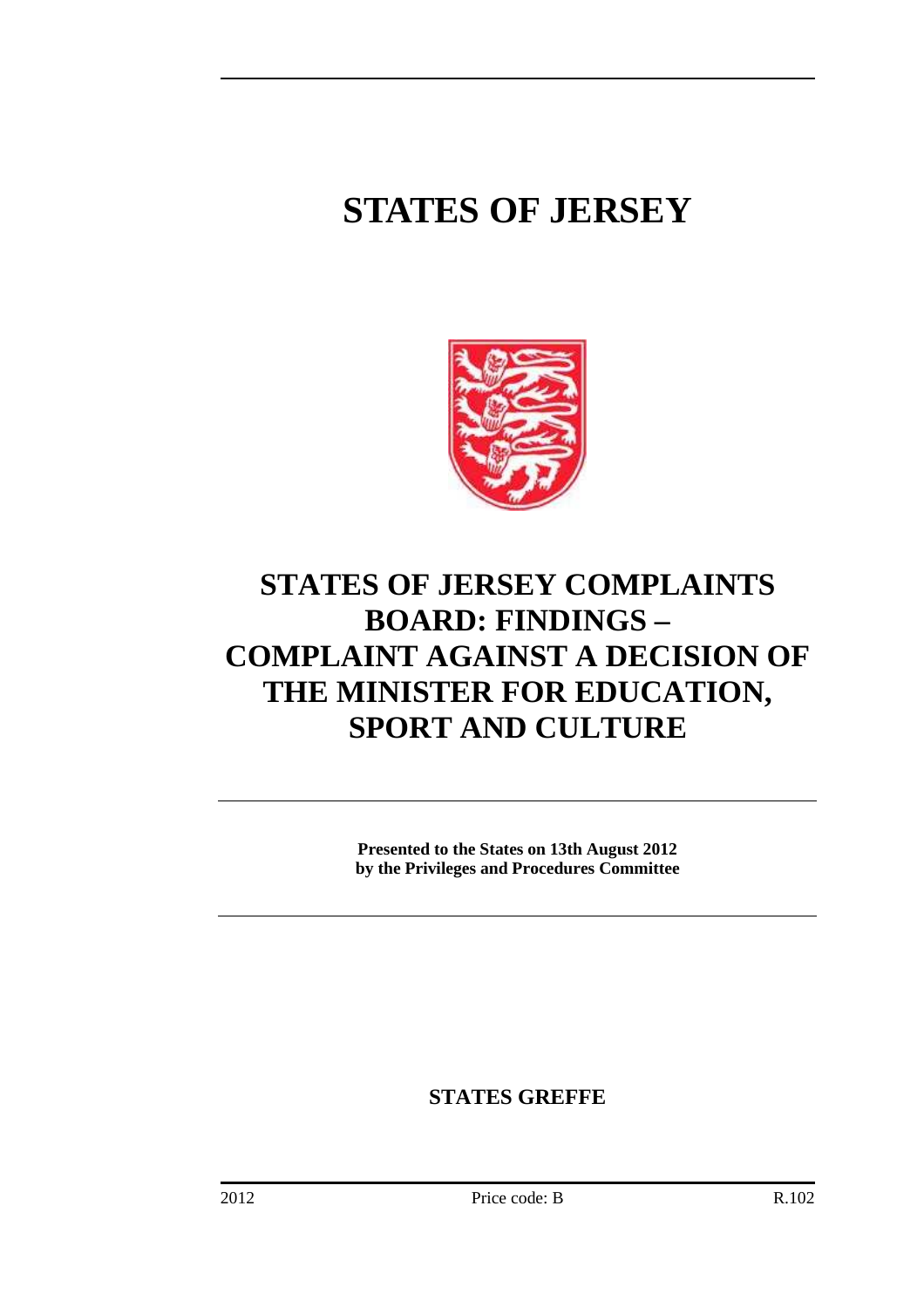#### **REPORT**

### **Foreword**

In accordance with Article 9(9) of the Administrative Decisions (Review) (Jersey) Law 1982, the Privileges and Procedures Committee presents the findings of the Complaints Board constituted under the above Law to consider a complaint against the Minister for Education, Sport and Culture regarding the transfer of a child to Haute Vallée School rather than the preferred parental option of Les Quennevais School.

Connétable A.S. Crowcroft of St. Helier, Chairman, Privileges and Procedures Committee.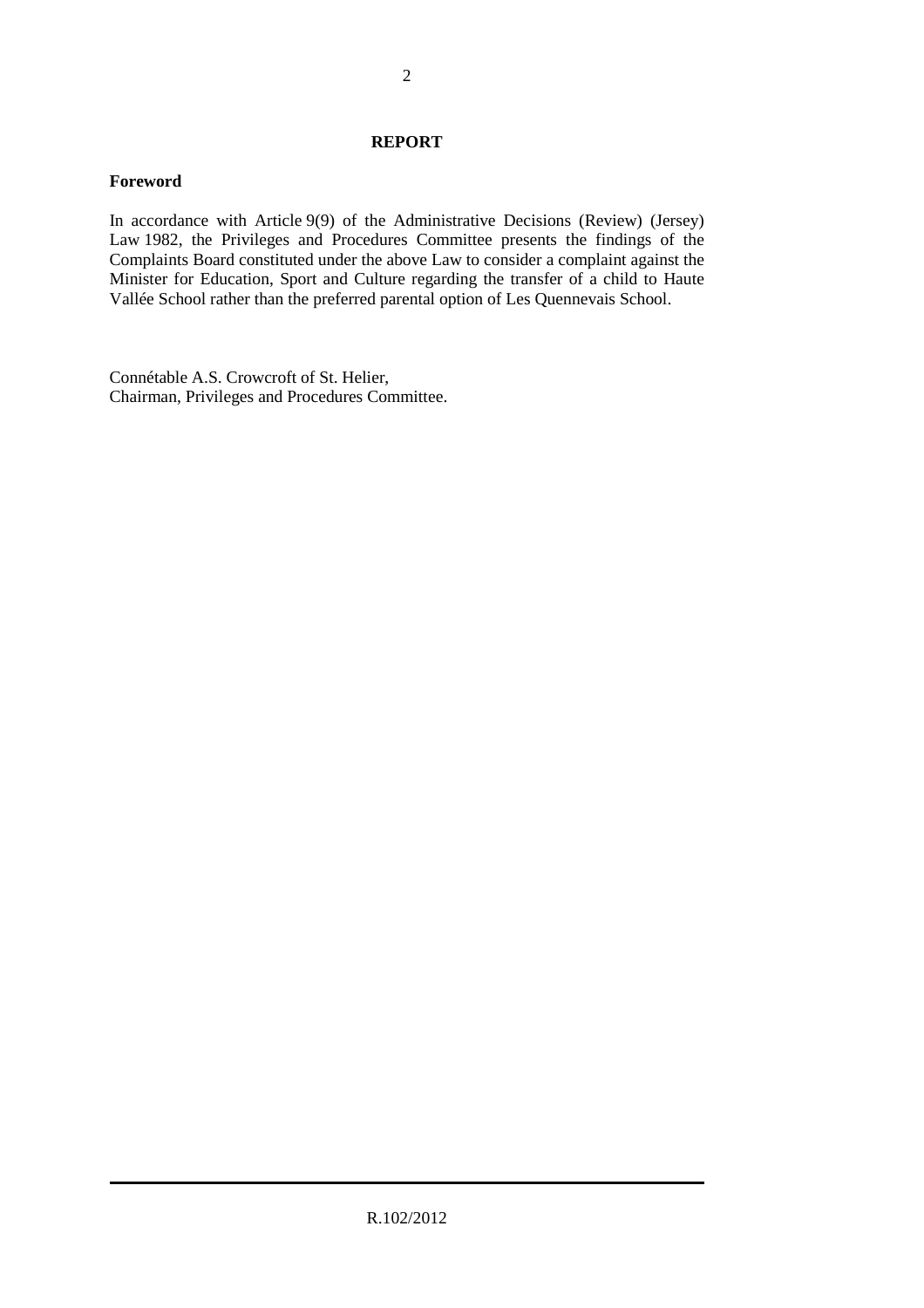#### **STATES OF JERSEY COMPLAINTS BOARD**

#### **26th July 2012**

**Findings of the Complaints Board constituted under the Administrative Decisions (Review) (Jersey) Law 1982 to consider a complaint by Mr. and Mrs. B. against a decision of the Minister for Education, Sport and Culture to transfer their son to Haute Vallée School rather than the preferred parental option of Les Quennevais School** 

#### **1. Present –**

#### **Board Members**

 Advocate R. Renouf, Chairman Mr. F. Dearie Mr. R. Bonney

#### **Complainant**

Mr. and Mrs. B.

#### **On behalf of the Minister**

 Mr J. Harris, Assistant Director, Policy and Planning Mr. J. Westwater, Head of Planning and Projects Mr. P. Horsfall, Education, Sport and Culture

#### **States Greffe**

Mrs. L. Hart, Assistant Greffier of the States

#### **In attendance as observers**

 Mr. P.D. McGrath – new Panel member Mr. G. Marett – new Panel member

The hearing was held in private at 3.30 p.m. on 26th July 2012 in Le Capelain Room, States Building.

#### **2. Summary of the dispute**

2.1 The Board was convened to hear a complaint by Mr. and Mrs. B (the complainants) against a decision of the Minister for Education, Sport and Culture to transfer their son to Haute Vallée School rather than the preferred parental option of Les Quennevais School.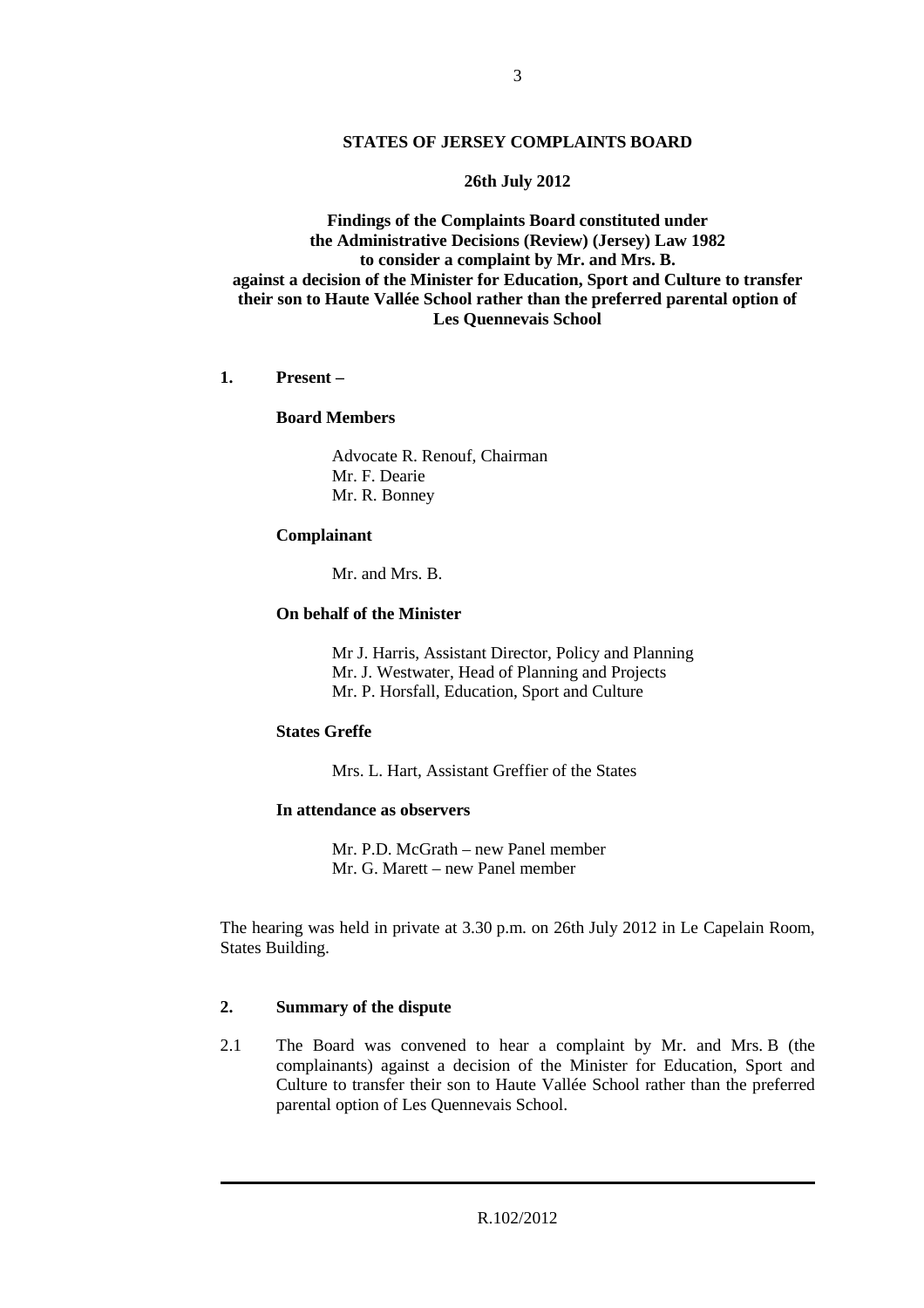#### **3. Summary of the Complainants' case**

- 3.1 The Chairman formally welcomed both parties to the meeting and outlined the terms of Article 9 of the Administrative Decisions (Review) (Jersey) Law 1982, against which the complaint would be considered. He advised that, having reviewed the summary of the complaint, the Board needed to be apprised of the details of the case, in order that it could consider the matter fully.
- 3.2 Mr. B advised the Board that he and his family had moved to the Island in October 2008. This had proven quite stressful for his then 8 year-old son J, who had been very unsettled at his new school, La Moye. It had taken a considerable time for the child to establish secure friendships, which it was acknowledged were essential for any child's learning and development. Mr. B wished to emphasize from the outset that the family were concerned about the potential negative impact of the secondary transfer on J. His established circle of friends were all moving to Les Quennevais and he did not know anyone at Haute Vallée and would be faced with the same situation he had struggled through when he first arrived in Jersey.
- 3.3 The complainants did not have an issue with the quality of educational provision at Haute Vallée, which they were certain was of equivalent standard to Les Quennevais, but they wished to avoid a repetition of the difficulties that J had faced in 2008 – 2009. They wanted him to attend the same secondary school as all his established group of friends to ease the transition to secondary school. Mr. B advised that he and his wife had been uncomfortable with the way in which the Appeals Panel meeting had been conducted. They considered it strange that the meeting was chaired by Deputy R.G. Bryans of St. Helier, former Chair of the Board of Governors of Haute Vallée School; and they alleged that reference was made to their 'j' category status. Mrs. B interjected that the Panel had asked why the family had moved out of the catchment area for Les Quennevais School, and when she had explained that they had been renting as 'j' category residents, she claimed that one of the Panel had said that it therefore 'wouldn't matter' which school J went to, as it would not be for the long term. Mr. B advised that they had not seen the relevance of their residential status to their appeal and considered the reference made to it to have been inappropriate.
- 3.4 Mr. B highlighted the 2 letters sent by J's class teacher and the Headteacher of La Moye School in support of the appeal. Both teaching professionals had acknowledged the importance of J remaining with his secure circle of friends and recommended that it would not be in his best interests to move to a new school without this cohort.
- 3.5 Mr. B explained that when the family had moved out of the catchment area they had not intended to circumvent the system – they had been unaware that the change of address would impact upon J's place at Les Quennevais as they believed that, as he attended a feeder primary, his place at that school was secure. Mr. B added that the family had been honest with the Department, and it had been an oversight that La Moye had not been informed of the family's change of address. Mr. B emphasized that the main thrust of their complaint was that they wished to minimise the impact of the transition to secondary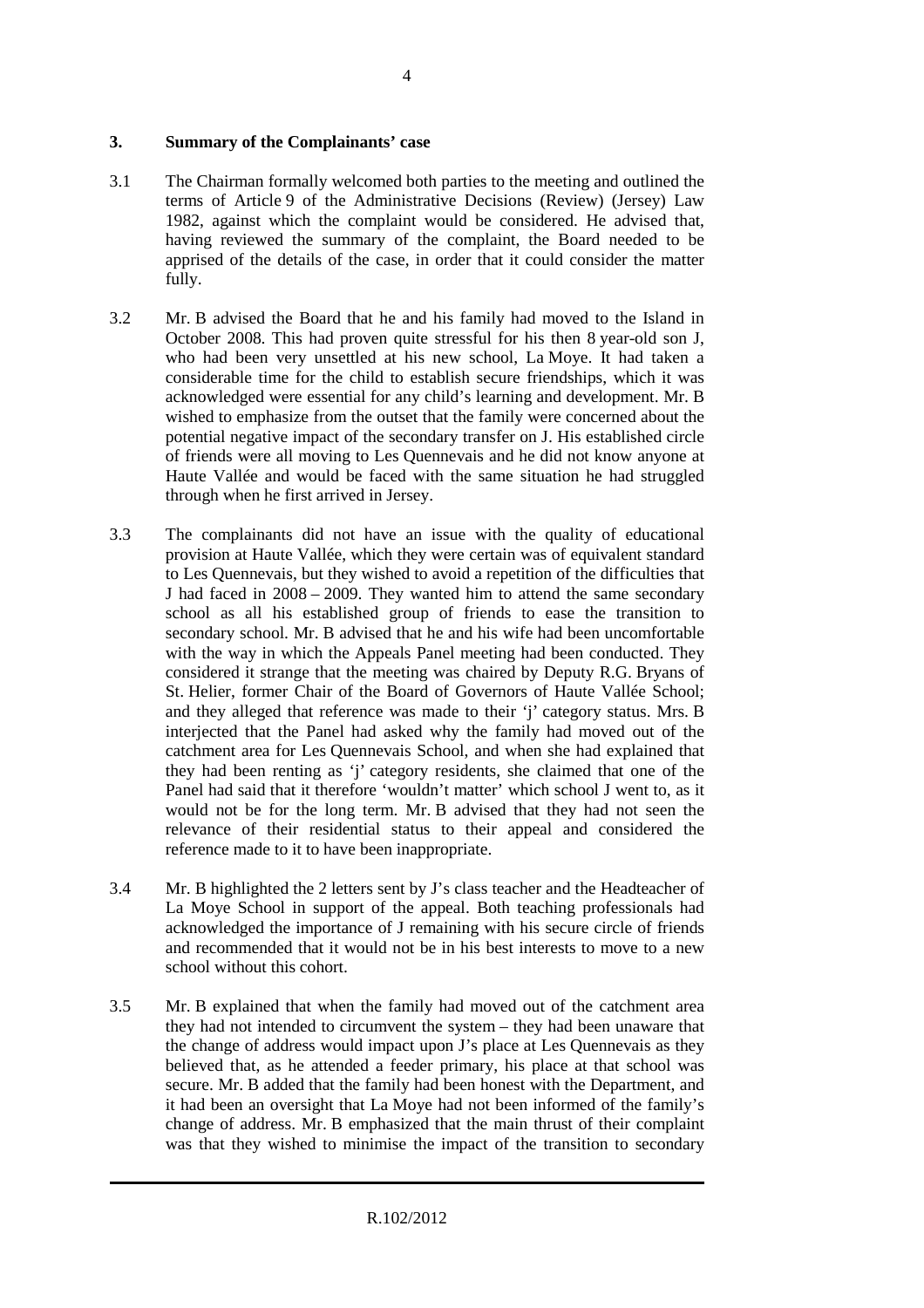school upon J and to avoid a resurgence of the behavioural issues which they had encountered when he last moved school. The family had not anticipated J's vulnerability when they moved to Jersey, and La Moye had provided a great deal of support during this period. J had not been assessed as having special educational needs, but there had been behavioural problems and his attainments levels had dropped significantly. La Moye, over a period of months, had addressed the difficulties and turned the situation around, and J had made long-term friends and his confidence had grown. The family feared that moving to a school where he was isolated and knew no-one would impact upon his confidence, and his frustration would be manifested in a downturn in behaviour which would impact negatively on his ability to learn.

- 3.6 It was noted that the Department had adopted a Policy whereby appeals were based upon 6 key criteria in order of importance. The complainants considered that J fitted criteria 3 (attending a feeder school) and 6 (supported by a good educational reason for attending a non-catchment school). J's middle sister had attended Les Quennevais (criteria  $2 -$  siblings in years  $7 - 10$ ) but was now at Hautlieu, and his eldest sister lived at La Moye. The family were currently leasing a property on Victoria Avenue for a year, having been unable to find a suitable property in St. Brelade, but they had every intention of returning to St. Brelade as all J's after-school activities were based there and so were all his friends.
- 3.7 Mr. B stated that he and his wife had been disappointed that the focus of the Appeals Panel meeting had been on the strengths of Haute Vallée, rather than J's situation. The complainants had found this emphasis, made mainly by the Chairman of that meeting, Deputy R.G. Bryans of St. Helier, to be somewhat perplexing, as they had already advised the Panel that the school was not the issue. The complainants explained that, as they were relatively new to the Island they had no knowledge of the school or its reputation, in fact they hadn't even known where it was situated. Mrs. B had regarded Deputy Bryan's repeated references to the fact that that his children had attended the school as irrelevant. It was only after she had made her complaint to the Administrative Appeals Board that someone had told her of his former position as a Governor of the school.
- 3.8 The Board questioned the travel arrangements for J's attendance at secondary school, and was advised that he would probably catch the bus and be collected by his eldest sister if there were after-school activities. The Board challenged the notion of J's perceived vulnerability given that he was deemed sufficiently confident to catch a bus alone. Mr. B countered that the family had considered J to be a robust child and had not anticipated any problems when they moved to Jersey. He was a spirited and popular boy and they had assumed that the transition would be fine. However, J had proven to be more sensitive than they had expected and the move had been quite traumatic.
- 3.9 Mrs. B advised that since he had been told about the change to his secondary school, J had not been 'himself' and clearly the issue was on his mind all the time. Mrs. B advised that he had become so overwrought before the transition days that he had suffered an asthma attack in the morning of the first day. He had attended the Thursday afternoon and all day Friday, but had returned home very upset and anxious, maintaining that everyone had been strangers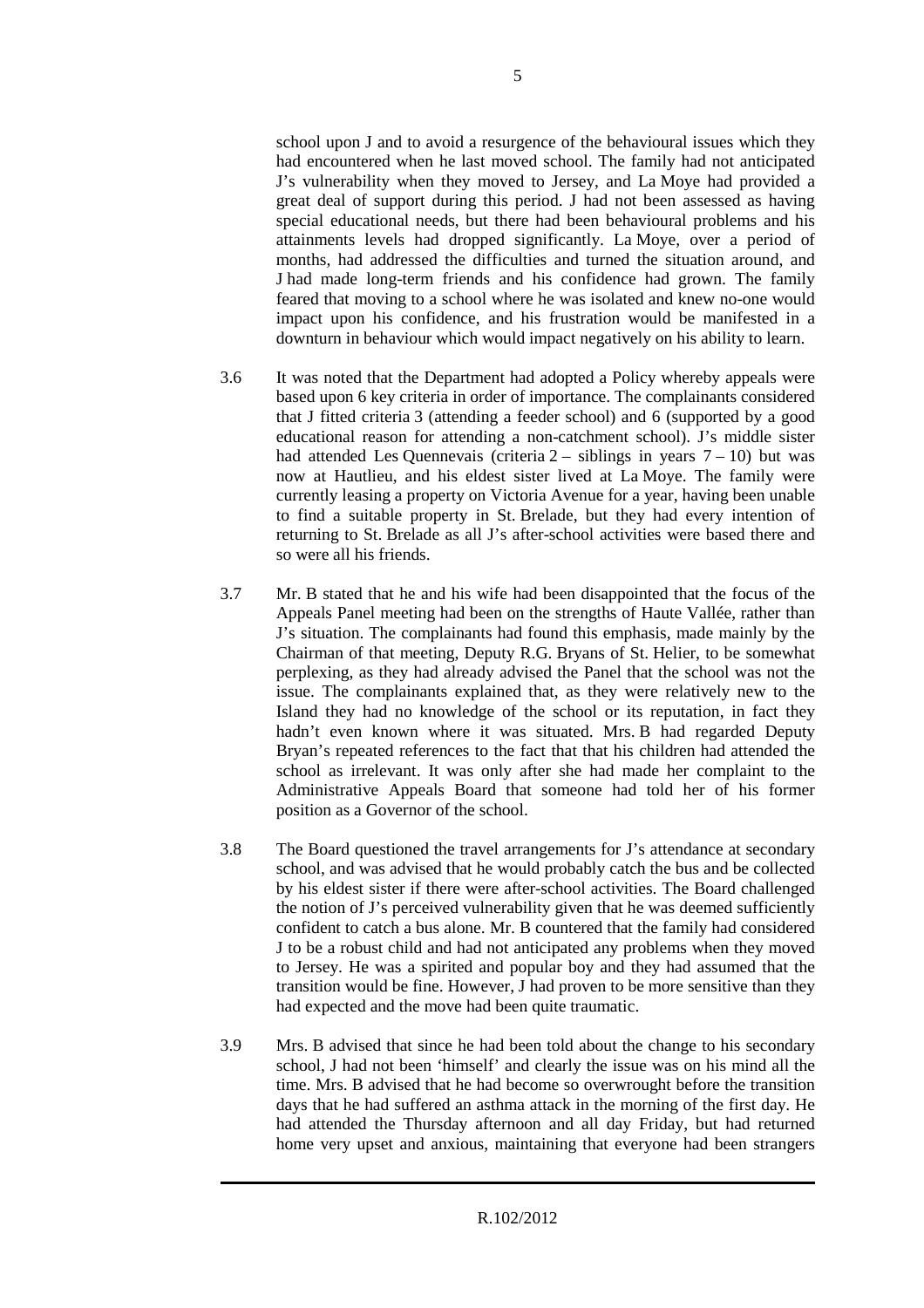and he had recognised no-one. The complainants expressed reservations about the claims made by the transition teacher from Haute Vallée that J's attitude towards the forthcoming move was 'very positive' as they suspected that he had merely told her what she had 'wanted to hear'.

3.10 The complainants re-iterated that when they had first arrived in Jersey and J had started at La Moye knowing no-one, his behaviour had been disruptive, both at school and at home, and it had taken many months for him to make friends and feel secure. The family were petrified that these difficulties would resurface at Haute Vallée and would have a detrimental effect on his educational experience.

# 4. **Summary of the Minister's case**

- 4.1 The Board heard from Mr. J. Westwater, Head of Policy and Planning, who had attended the Appeals Panel meeting in an advisory capacity, but had not been part of the decision-making process. He advised the Board that the Department had never suspected that the complainants had tried to intentionally circumvent the system, and he confirmed that their failure to inform the primary school of their change of address was not a pertinent issue. Mr. Westwater explained the secondary school allocation process, and advised that the Educational Support Team looked at any sensitive cases and made recommendations to the Department, which were usually accepted and acted upon. In all other cases the decision was based upon residency in the catchment area. Parents were able to indicate a preferred alternative and such requests were gauged against the aforementioned 6 criteria, in order of importance, until the school reached its maximum capacity. Everyone denied their first choice was offered the chance to appeal. In many instances the schools were filled just by students who met criteria 1 and 2 (living in catchment area/having a statement of special educational needs and having siblings in years  $7 - 10$ ). There had been 62 requests for out-of-catchment places for the 4 Island secondary schools, and 40 had been allocated places at their chosen school, having met criteria 1 and 2. The remaining 22 were offered meetings with the Appeals Panel and 15 had accepted this offer. Of these 15, 6 had claimed that the children concerned were sensitive, had emotional difficulties and were fragile, and 6 appeals had been supported by letters from their respective primary schools, although Mr. Westwater advised that only one such letter had been submitted by the Headteacher on an unsolicited basis.
- 4.2 In the case of Les Quennevais there had been 8 appeals, but only one had been successful following the presentation of compelling medical evidence. Mr. J. Harris, Assistant Director, Policy and Planning, added that the child concerned in that case had a physical disability for which Les Quennevais was deemed better able to cater. The Board questioned why this had not been highlighted by the Educational Support Team and was advised that the team had not been involved with the child.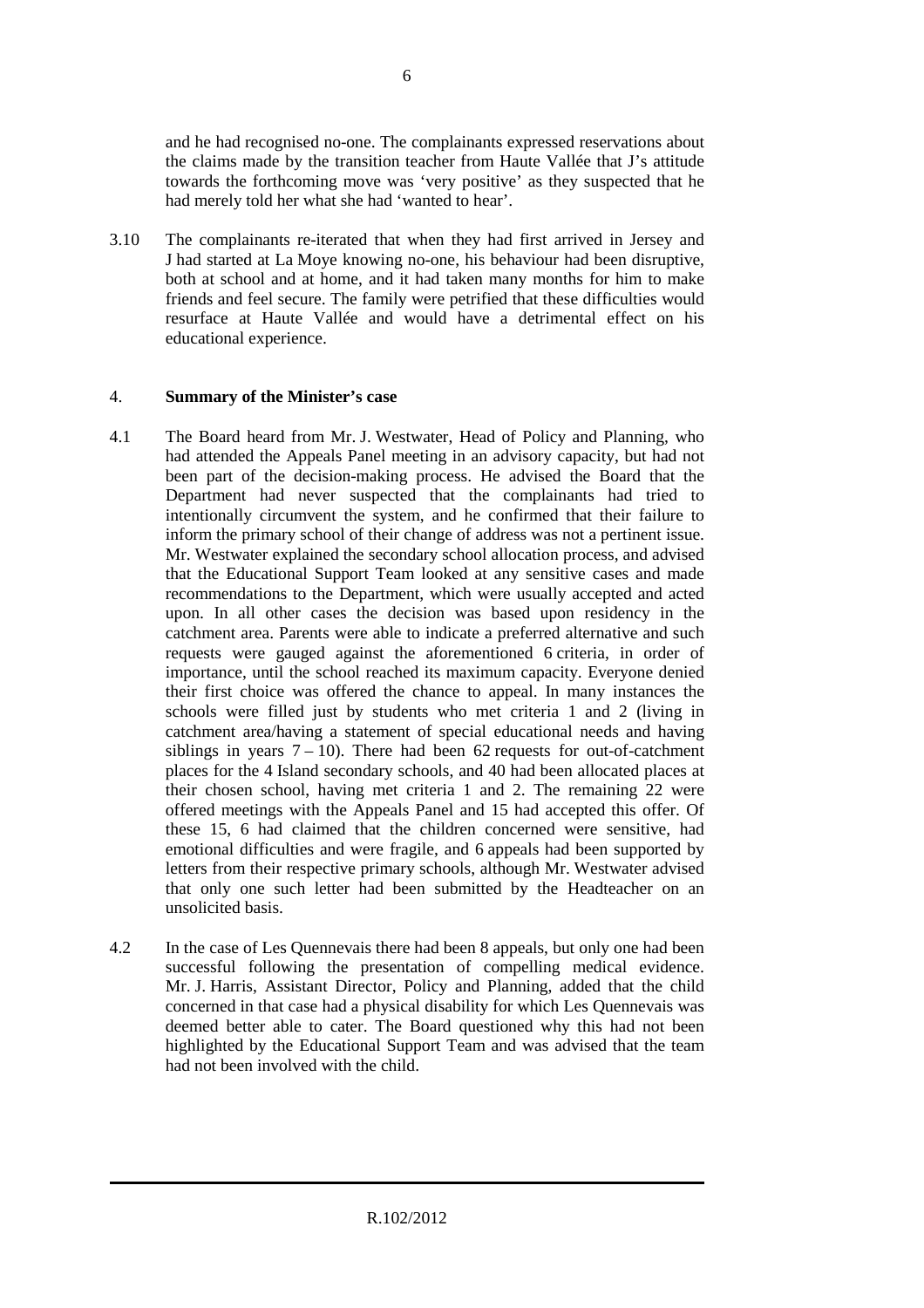- 4.3 Mr. Westwater confirmed that the Appeals Panel had asked the complainants about their employment situation, but he maintained that at no point during the proceedings had any comments been made about their 'j' category status. Mr. Harris also refuted the allegation that such comments had been made by any member of the Panel. The Board asked whether minutes had been taken at the Appeals Panel meeting and was advised that Mr. Westwater had compiled notes on a summary sheet, but there was no other record of the decisionmaking process. The Board requested that a copy of this summary sheet be submitted by the Department for its consideration. It was confirmed that all of the appeals for Les Quennevais School had been considered at the same session. Mr. Westwater advised that the Panel had the authority to increase the maximum capacity at a school if they agreed that an appeal should be upheld. Mr. Harris advised that the Panel was always mindful of the wishes of parents coupled with the availability of resources. In exceptional circumstances schools made extra provisions to accommodate additional students. It was noted that out of the 40 children initially allocated places out of their catchment areas, only 4 had been for Les Quennevais, as the school had reached its capacity. All of the 8 appeals for Les Quennevais met criteria 3 or below, and the Panel had considered J's appeal to be borderline, with no evidence of any serious educational need.
- 4.4 The Board questioned how the Department's policy worked in accordance with Article 15 of the Education (Jersey) Law 1999, which stated –

# *15 Parental right to choose school*

- *(1) The parent of a child aged below or of compulsory school age shall have the right to express a preference as to the provided school at which the parent wishes education to be provided for his or her child in the exercise of the Minister's functions.*
- *(2) Subject to paragraph (3), the Minister shall comply with any preference expressed pursuant to paragraph (1).*
- *(3) The Minister shall not be required to comply with a preference if to do so would prejudice the provision of efficient education or the efficient use of resources.*
- 4.5 The Board was unsure how the parental right to choose tallied with paragraph (3), and to what extent the Minister could show flexibility if there was an overriding resource implication. Mr. Westwater advised that each secondary school operated on a staffing ratio of 14:1, and therefore additional students created an imbalance in terms of funding and staffing, at both the school which was over capacity and the one which would be under-utilised. In terms of cost, each student carried £4,500-worth of funding which would have to be re-routed from Haute Vallée to Les Quennevais; and that would be inefficient when the latter school was already fully funded. Mr. Harris stated that the physical capacity for Les Quennevais was 750 and it was difficult for the school to cater for more than that number. He also opined that allowing in just one child over that figure would set a precedent. Mrs. B countered that she was aware of 2 children who had decided not to accept their places at Les Quennevais and she believed this demonstrated that there were still places available. The Board questioned whether a place could have been offered to J,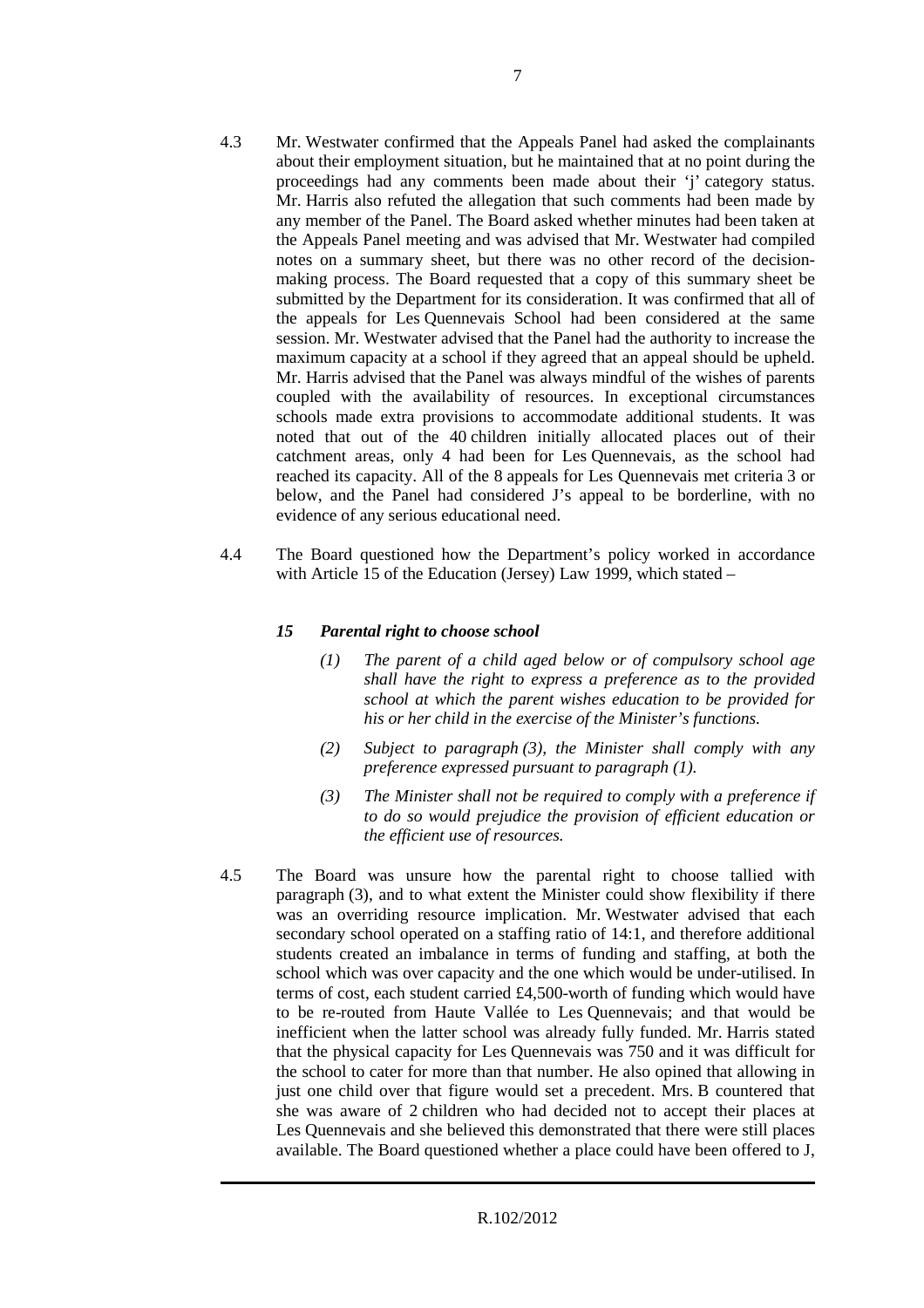regardless of the capacity issue, had the Appeals Panel considered it justified. Mr. Westwater confirmed that this was correct. It was further noted that if a family moved house the day after the start of Year 7, the child's place at that school would be unaffected. Students who had unsuccessfully applied to an out-of-catchment school could join a waiting list, providing they lived in the catchment area, and priority for any place which subsequently became available would be given to students recommended by the Special Needs team, failing which it would be in order of date of application to the list.

- 4.6 The Board sought some background to the current policy and how it was applied in relation to Article 15 of the Education (Jersey) Law 1999. Mr. Westwater affirmed that the policy had been in place since before he had joined the Department in 2000 and, whilst it had been updated over the years, there had been no major amendment to the Law. The Department's primary aim was to ensure that the best interests of the child were met. The priority order of the criteria had been set to place residency in the catchment or special needs referrals as paramount.
- 4.7 Siblings at the school took greater priority over primary colleagues as it was considered this benefited parents, avoiding having to travel to different locations to drop off children, whilst also acknowledging that siblings provided support to the Year 7 student as part of the family group. The Board questioned whether any consideration had been given to revising the allocations policy and moving away from a geographical system, and was advised that the concept of feeder schools becoming the determining factor had been discussed, but no decision had been made as yet. The Department therefore had to adhere to the existing policy in order to guide decisions and ensure efficiency. Guidance was available on the Department's website, which included a digital map showing the catchment boundaries, and advice was given to parents over the phone.
- 4.8 The Board questioned how much importance had been attached to the 2 supporting letters which the complainants had submitted in connection with their appeal. Mr. Westwater responded that the case presented had not been considered strong. The Board asked whether educational professionals were invited to Appeal Panel meetings to support parents' applications, and it was noted that there was currently no precedent for this. Mr. Harris stipulated that the Panel had not considered J's case to be exceptional and he opined that many children experienced a degree of apprehension before moving to secondary school.
- 4.9 The Board was apprised of the 'good educational reasons' which the Appeals Panel would normally consider sufficiently compelling to qualify under criteria 6. These included family breakdown and referrals from educational psychologists. J had not been referred to the educational psychology team during his unsettled period at La Moye. Mr. Harris reiterated that all of the secondary schools had equivalent resources, including support mechanisms for induction and the first year of transition from primary. It was the Appeals Panel's view that all children were somewhat daunted by the prospective move to a new school, but J would make new friends at Haute Vallée and would eventually settle in, as he had done at La Moye. Mr. B reminded the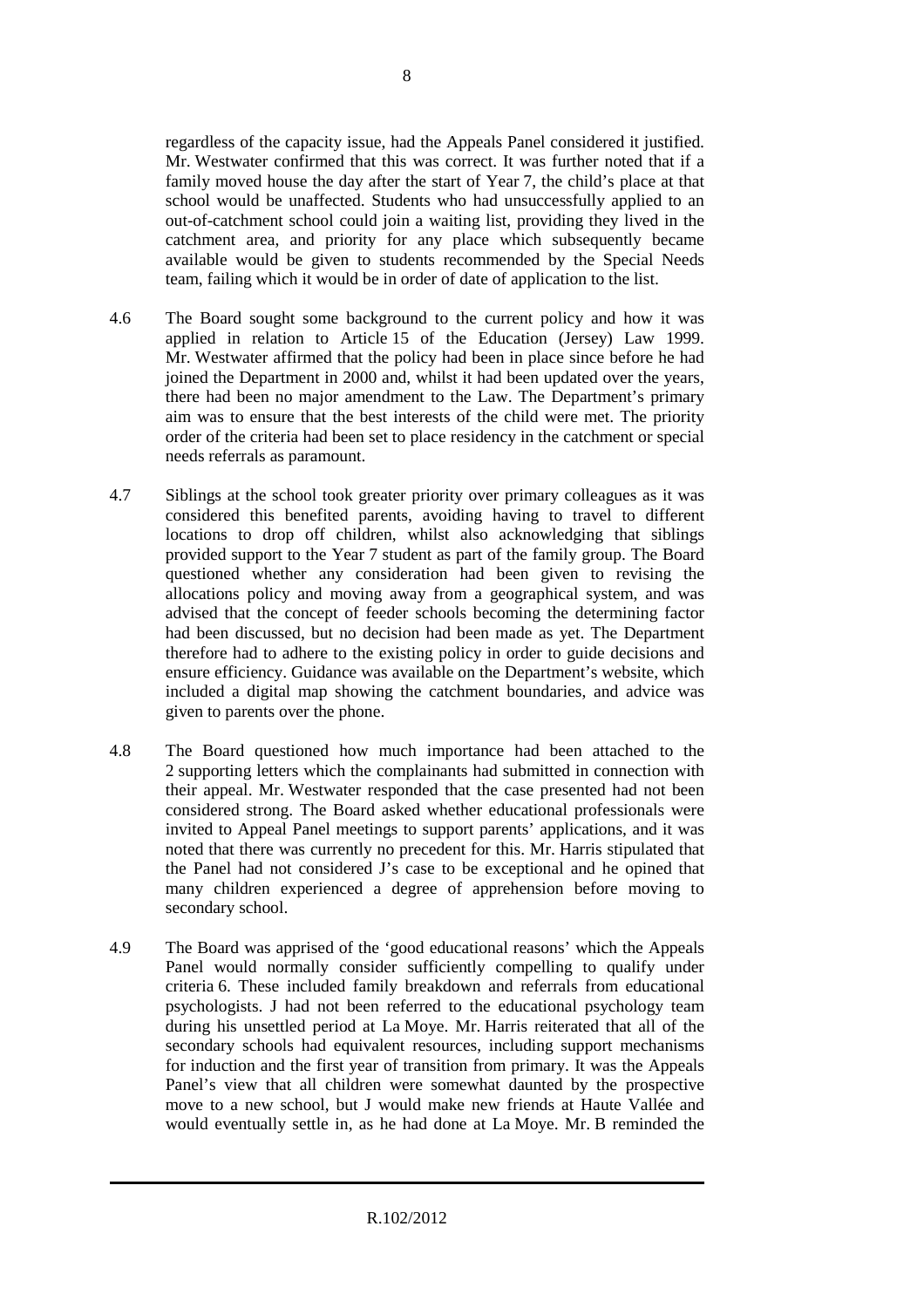meeting that it had taken almost 18 months for J to settle last time, and the family did not wish to risk repeating this stressful period.

- 4.10 The Board sought clarification as to why the views of the Headteacher and class teacher had been disregarded, when they knew the child best, and greater emphasis had been placed on geographical concerns. Mrs. B affirmed that J's Headteacher had written the letter of her own volition as she believed J was vulnerable and that it would be better that he remained with his cohort from La Moye.
- 4.11 Mr. Harris confirmed that the views of teaching professionals were taken into consideration, but in many instances they did not provide sufficient justification to persuade the Panel. The Department had to ensure that school resources were efficiently administered and Mr. Westwater reiterated that there was provision at Haute Vallée to 'manage' any potential problems which J might experience. Mr. B replied that he did not wish for his son to be 'managed' – he wanted to avoid the situation completely.
- 4.12 Mr. Harris wished to stress that the comments attributed to Deputy Bryans in respect of Haute Vallée had been made in order to provide assurance to the complainants that the school could meet J's needs. Deputy Bryans had resigned as Chair of the Board of Governors of Haute Vallée when he took up his post as Assistant Minister for Education, Sport and Culture, and it was not considered that his former connection with the school affected his judgement when presiding at Appeals Panel meetings. It was accepted that Deputy Bryans had mentioned the fact that his own children had attended the school during the Appeals Panel meeting, but Mr. Westwater contended that he was simply assuring the complainants that the provision was of a high standard at that school. Mr. Harris claimed that Deputy Bryans had advised applicants of his former status as Chair of the Board of Governors of Haute Vallée School when applicable, as he was aware of the need to assure parents that their appeal was being heard by an impartial Panel. Mrs. B advised that this had not been the case at their meeting, and she reiterated that the Deputy's former position had only been made known to her some time after the Appeals Panel meeting. Mr. B stated that the Department had acknowledged that the efficient use of resources was a pivotal part of the decision-making process, and he had felt during the Appeals meeting that the Panel had been promoting Haute Vallée, rather than considering the concerns expressed by J's family and teachers. The Board questioned why, if it was recognised that there could be a perceived conflict, Deputy Bryans could not have been replaced by the other Assistant Minister for Education, Sport and Culture or, indeed, the Minister himself, in order to assuage any doubts of the Panel's impartiality. Mr. Harris refuted the implication that Deputy Bryans had been conflicted and stated that he would have been equally enthusiastic about Le Rocquier or Grainville had they been the school to which J had been allocated. He opined that the Department tried to run the system in the best way possible; to act fairly and appropriately, but it was an emotive issue and difficult to please everyone.
- 4.13 Mr. B requested that the guidance in relation to the criteria for appeal be more clearly defined to highlight the priority order. He also asked that in future there be impartial minutes taken at Appeals Panel meetings to provide an independent record of the decision process.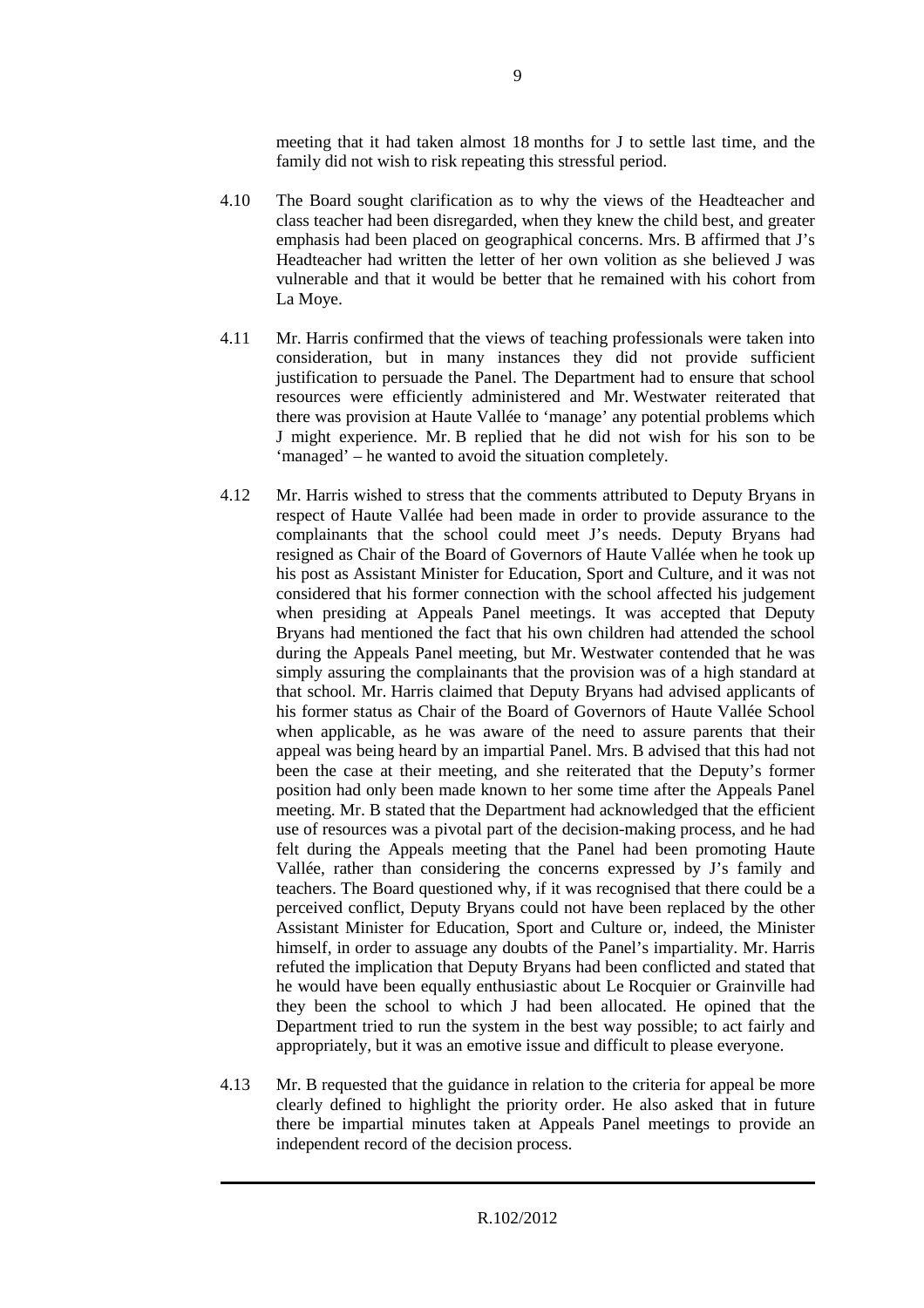4.14 The Chairman thanked both parties for attending the meeting and advised that it was a complex case which would require detailed thought. The parties then withdrew from the meeting to enable the Board to consider its findings.

# 5. **The Board's findings**

- 5.1. The Board considered the complaint in relation to the complainants' contention that the decision made by the Minister could be criticised on any of the following grounds outlined in Article 9 of the Administrative Decisions (Review) (Jersey) Law 1982, as having been –
	- (a) contrary to law;
	- (b) unjust, oppressive or improperly discriminatory, or was in accordance with a provision of any enactment or practice which is or might be unjust, oppressive or improperly discriminatory;
	- (c) based wholly or partly on a mistake of law or fact;
	- (d) could not have been made by a reasonable body of persons after proper consideration of all the facts; or,
	- (e) contrary to the generally accepted principles of natural justice.
- 5.2 The Board found that there had been a potential conflict of interest, in that, as a former Chair of the Board of Governors of Haute Vallée School, Deputy Bryans could have allowed his personal opinion of that school to influence the outcome of the meeting. Despite the Department's assertion that appellants had generally been advised of his former position at the beginning of each appeal, the complainants did not seem to have been aware until after the event. The Board was of the opinion that, even if Deputy Bryans' connection with Haute Vallée was mentioned at the start of the meeting, it would have been illtimed at that stage of the proceedings. The Board considered that the Appeals Panel should have recognised the significance of the Chairman's potential conflict and advised the complainants in advance of the meeting in order that the implications of his involvement could be fully absorbed and an alternative Chairperson found if requested. The Board expressed the view that it would have been difficult for parents, faced with a Panel of persons experienced in Departmental procedures and anxious to achieve certainty for their child, to challenge the constitution of that Panel. As the complainants' Appeals meeting progressed, the Chairman demonstrated a lack of impartiality through his promotion of Haute Vallée, to the extent that the complainants had considered that the focus of the meeting had been 'hijacked' as a showcase for that school rather than the needs of their son. Having the former Chair of the Board of Governors on the Panel, irrespective of the efforts to maintain impartiality, created a perception of bias and it could therefore be argued that paragraph (b) or indeed (e) of Article 9 of the Administrative Decisions (Review) (Jersey) Law 1982, could be applied.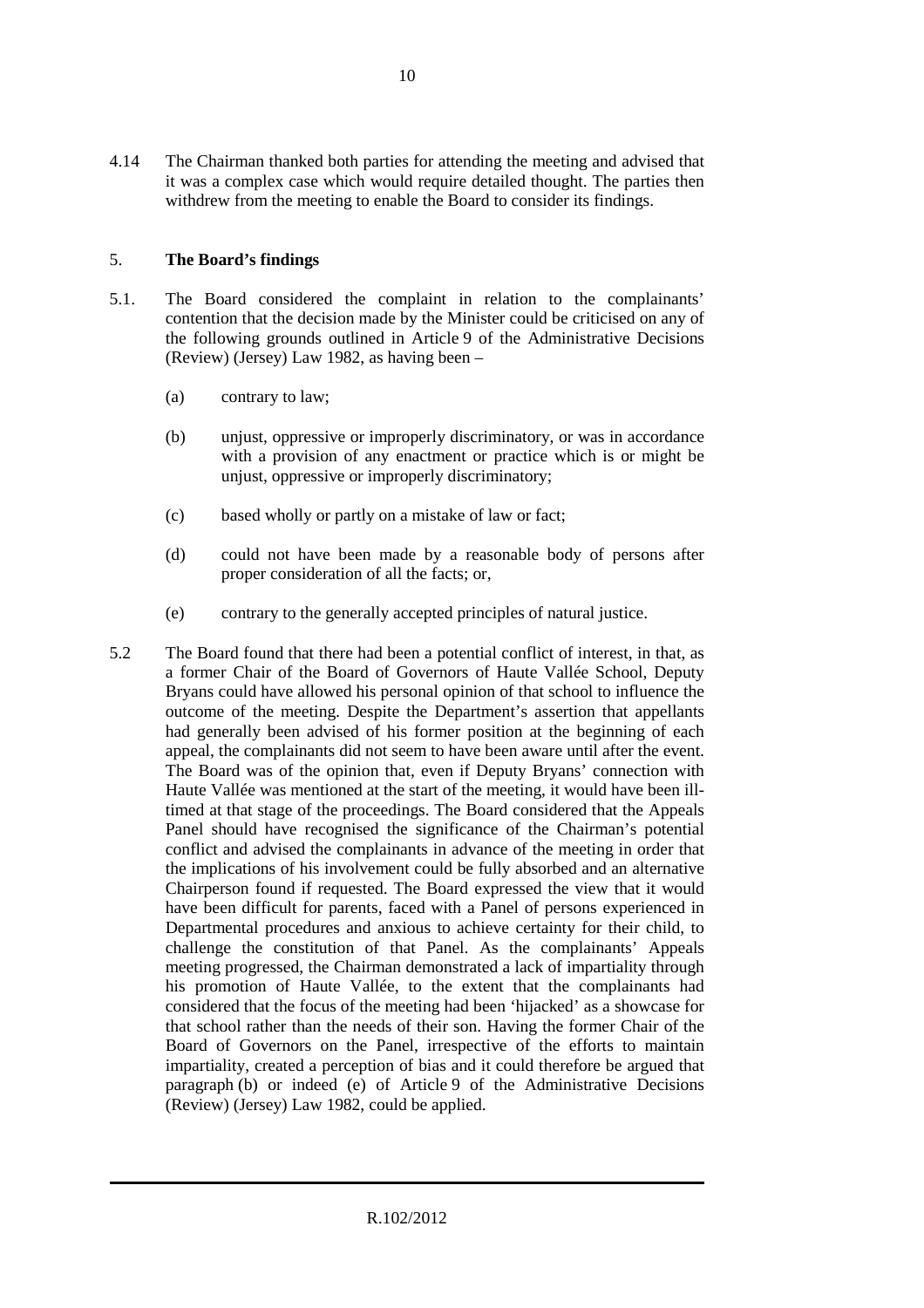- 5.3 It appeared that greater importance was attached to the views of the Special Needs Team rather than the submissions made by the teaching professionals who knew the child best. The fact that J had not been statemented or referred to an educational psychologist had appeared to detract from the actual difficulties he had experienced integrating at La Moye. The Board was astonished that the views of those who dealt with J on a daily basis had been disregarded ostensibly. The Board did not consider that the Department had given due and proper consideration to the supporting letters from the Headteacher and class teacher at La Moye, both of which stated that the best interests of J would be served by allowing him to attend Les Quennevais. The Board considered that these statements should have been pursued more vigorously by the Department before a final decision was made, particularly when the Department had affirmed that its primary aim was to ensure that the best interests of the child were met. The Board acknowledged that there was an onus on parents bringing appeals to ensure that sufficient material to support their claim was placed before the Panel. However, the Board was mindful that parents were not necessarily used to the formalities involved and in such cases, where there was a genuine discussion to be had in relation to the best interests of a child, the Department should endeavour to involve everyone concerned, including the child's Headteacher and class teacher. It could therefore be argued that paragraph (d) of Article 9 of the Administrative Decisions (Review) (Jersey) Law 1982, could be applied.
- 5.4 The Board was mindful that Article 15 of the Education (Jersey) Law 1999 enabled the capacity of a school to be exceeded if a compelling case had been made, provided that this did not '*prejudice the provision of efficient education or the efficient use of resources*'. The Board recognised that the efficient provision of education and use of resources could be called into question if, ultimately, J faced prolonged difficulties settling into the new school, a drop in his attainment levels and his behaviour impacted negatively upon other children and disrupted the learning environment.
- 5.5 The Board expressed concern that the current policy, which deferred to resources and funding as an overriding decisive factor, might not allow for proper consideration of the best interests of individual children, as the Department could be predisposed to reject any applications which resulted in an imbalance of resources in one school over another.
- 5.6 The Board considered that the Appeals Panel meeting had not been properly constituted due to the Chairman's potential conflict of interest. It also considered that insufficient importance had been placed upon the letters sent by teaching professionals in support of the case. The complainants were entitled to an impartially constituted Appeals Panel meeting and this had not been provided. Furthermore, the current policy placed a greater significance on resource efficiencies rather than parental choice, which implied that any appeal would be thwarted once a school had reached capacity. In view of the fact that the Appeals Panel meeting was a quasi-judicial process, the Board was of opinion that the summary notes which were produced did not provide a sufficiently robust record of the decision-making process, and recommended that in future, full and impartial minutes of the meetings should be prepared.